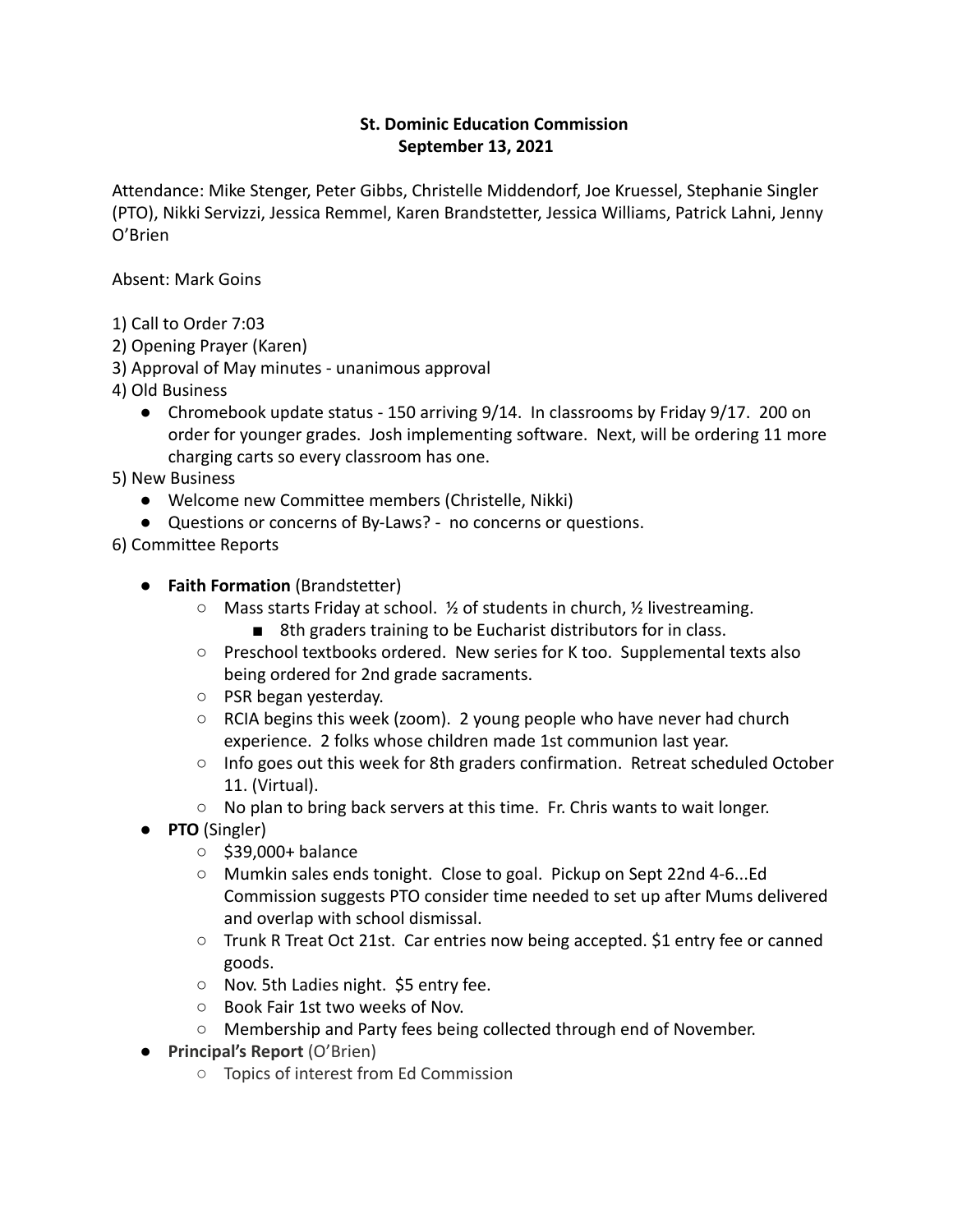- Covid related issues numbers published weekly in parent press. ~38% of students are masking. Following Hamilton County guidelines. Triggering event could cause change in masking policy (e.g., necessary to go virtual, or staff out).
- Government PPE loans/CARES Act funding status loan we were provided were forgiven. Will cover social worker at school, who will assist families as liaison if homework/quarantining issues, etc.
	- CARES funding dividers, finish A/C installations.
- Capital Improvements Completed bathrooms by gym retiled. Dividers coming.
- Preschool update
	- New Director coming up to speed in new role
	- Jenny has a "two year vision" for meeting 5 star preschool requirements
	- Balancing Classroom numbers balanced in a way that makes sense (even if numbers aren't exactly balanced) by age, etc.
- Technology Grades 5-8 is a graded class now, with curriculum.
- Clubs coming back Art Club, STEM Club, Blackhawk Singers, Frozen Jr. Musical
- Paper Reduction goal Report cards will be online only going forward, paper copies for end of year only.
- Wellness Policy for Students in Handbook to be reviewed at end of year.
- Any opportunities to speed up morning drop-off? Will be taken into consideration.

## ● **School Strategic Plan**

- Formation of new comprehensive Strategic Plan will rely on Jenny and Ed Commission team to decide a plan going forward
- Academic Excellence (Peter)
	- Summarized list of high level goals from last plan will decide as committee which ones to continue, which ones to move on since accomplished
		- Nikki suggested adding Student Engagement as another potential focus area for next plan (and mentioned opportunities for Professional Development classes in this area)
- Marketing & Communication (Kruessel)
	- School Website near ready to go. Live by end of year at latest. Branding will be needed eventually. Lots of bells and whistles, just need to decide what is used.
		- Imagery get from yearbook, social media, video footage, etc.
		- Content mostly uploaded. Still some to go.
	- Updated video videographer will be coming back to shoot some additional footage (mass, Jenny, etc).
	- Next month's agenda let's talk about branding.
	- Google ad grant available ready to use once we're ready.
	- School Marketing committee is meeting 9/26